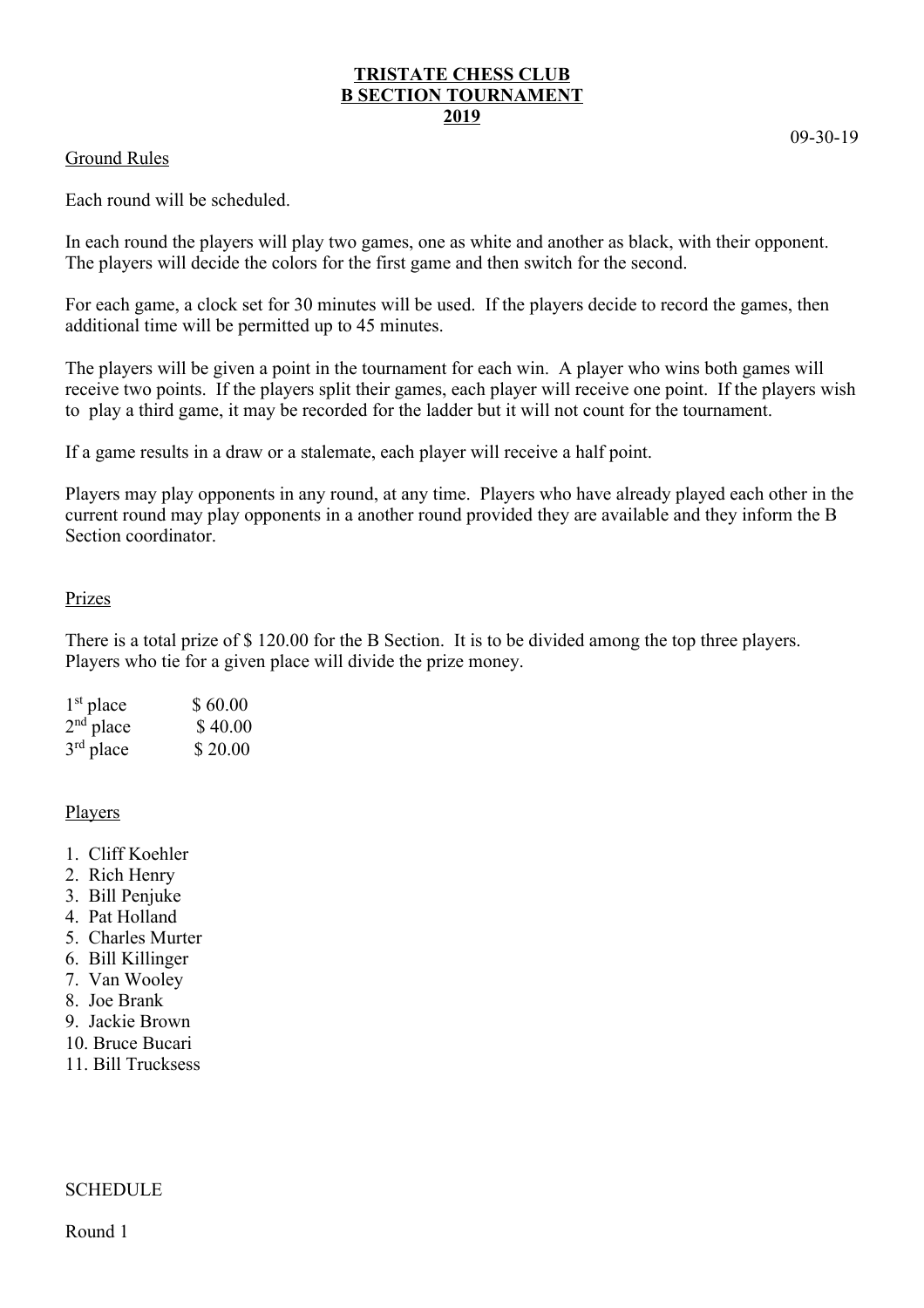| Charles Murter vs Bruce Bucari<br>$\theta$<br>Bill Killinger vs Pat Holland<br>Van Wooley vs Bill Penjuke<br>Joe Brank vs Rich Henry<br>Jackie Brown vs Cliff Koehler         | <b>Charles Murter 2</b>                    | Bruce Bucari                   |  |
|-------------------------------------------------------------------------------------------------------------------------------------------------------------------------------|--------------------------------------------|--------------------------------|--|
| Round 2                                                                                                                                                                       |                                            |                                |  |
| Bruce Bucari vs Jackie Brown<br>Cliff Koehler vs Joe Brank<br>Rich Henry vs Van Wooley<br>Bill Penjuke vs Bill Killinger<br>Pat Holland vs Charles Murter                     | Cliff Koehler 1<br><b>Charles Murter 2</b> | Joe Brank 1<br>Pat Holland 0   |  |
| Round 3                                                                                                                                                                       |                                            |                                |  |
| Pat Holland vs Bruce Bucari                                                                                                                                                   | Pat Holland 1                              | <b>Bruce</b>                   |  |
| Bucari 1<br>Charles Murter vs Bill Penjuke<br>Bill Killinger vs Rich Henry<br>Van Wooley vs Cliff Koehler<br>Joe Brank vs Jackie Brown                                        | <b>Charles Murter 2</b>                    | Bill Penjuke 0                 |  |
| Round 4                                                                                                                                                                       |                                            |                                |  |
| Bruce Bucari vs Joe Brank<br>Jackie Brown vs Van Wooley<br>Cliff Koehler vs Bill Killinger<br><b>Rich Henry vs Charles Murter</b><br>Bill Penjuke vs Pat Holland<br>Penjuke 0 | Pat Holland 2                              | <b>Bill</b>                    |  |
| Round 5                                                                                                                                                                       |                                            |                                |  |
| Bill Penjuke vs Bruce Bucari<br>Bucari 1<br>Pat Holland vs Rich Henry<br>Charles Murter vs Cliff Koehler<br>Bill Killinger vs Jackie Brown                                    | Bill Penjuke 1<br>Bill Killinger 1         | <b>Bruce</b><br>Jackie Brown 1 |  |
| Van Wooley vs Joe Brank                                                                                                                                                       |                                            |                                |  |
| Round 6                                                                                                                                                                       |                                            |                                |  |
| Bruce Bucari vs Van Wooley<br>Joe Brank vs Bill Killinger<br>Jackie Brown vs Charles Murter<br>Cliff Koehler vs Pat Holland<br>Rich Henry vs Bill Penjuke                     | Bill Killinger 2<br>Pat Holland 2          | Joe Brank 0<br>Cliff Koehler 0 |  |